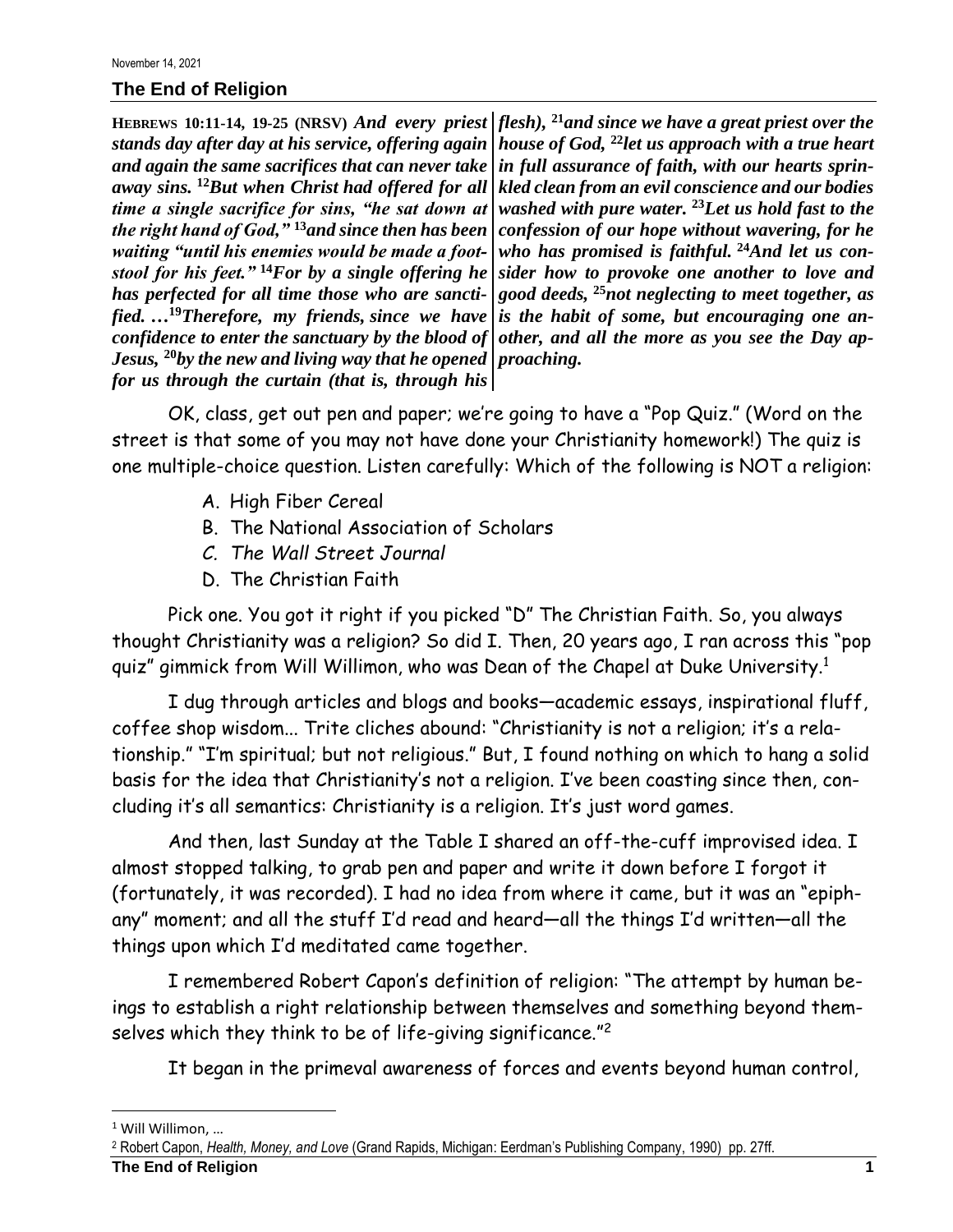## November 14, 2021

and from the moment homo sapiens first stood and walked on two legs, our species has had difficulty dealing with things beyond our control. And so, efforts evolved intended to control the unknown beyond ourselves.

Earliest expressions were what we call "magic." Org, the cave man, trotting down a path, jiving to some silent rhythm in his head, and it started to rain. Next day, he tried it again: same rhythm, same jive; and, low and behold, it started to rain again. Voila! The rain dance!

Or Gronk, tribal shaman seemed to get results from certain incantations, blowing smoke, waving feathers… The beginnings of religion: human activity intended to control and manipulate forces previously thought to be beyond human control.

The dances and incantations change thru the millennia; fine tuned, adapted to *get it right*. But religion generally continues to follow that pattern: us, doing the right things, saying the right words in order to receive something in return. That pattern's not limited to things we associate with deity. It's a human attempt to get a handle on some obscure key to life, to plug in to some ambiguous source of power, to find some lock-step program that leads to happiness, or success, or self-esteem, or whatever it is that gives a person life—or at least the illusion of life. That's religion.

And, given that definition, I note that there's not much difference between religion and the policies and procedures of business, politics, marketing… It's a *quid pro quo* thing: do this; get that.

Willimon says religions have creeds—formulas that direct our thinking or actions and tune us in to the power—intellectual recipes which, *if we get them right* give us an edge over whatever it is outside ourself that will give us life.

Willimon continues: religions have cults—practices emerging out of the creeds. I don't walk and exercise for the fun of it. Nobody eats oat bran because it tastes good, for heaven's sake! We do it "for ourselves—and hope we *get it right*—for what we can get out from that something beyond ourselves—a lower cholesterol count, six-pack abs—whatever leads to eternal life, or at least an entry into 'Who's Who.'"

And religions have prescribed conduct which, *if we get it right* lands us in Nirvana, or Wall Street, or wherever we think life ought to land in order to be home free.

Creeds, cults, conduct. That's religion; and maybe you've picked up a pattern. It's all about *getting it right*. So, it's not difficult to see how the result of religion is fatigue—stress, anxiety, fear… all the dysfunctional conditions that result from trying to *get it right* and never quite being able to pull it off.

But see, here's the thing: in religion, the relationship to that "something beyond ourselves" which would give us life is always up to us. And no matter how much we watch what we eat or master portion control, or listen to the tapes, there's always someone on "Good Morning America" to tell us we got it all wrong.